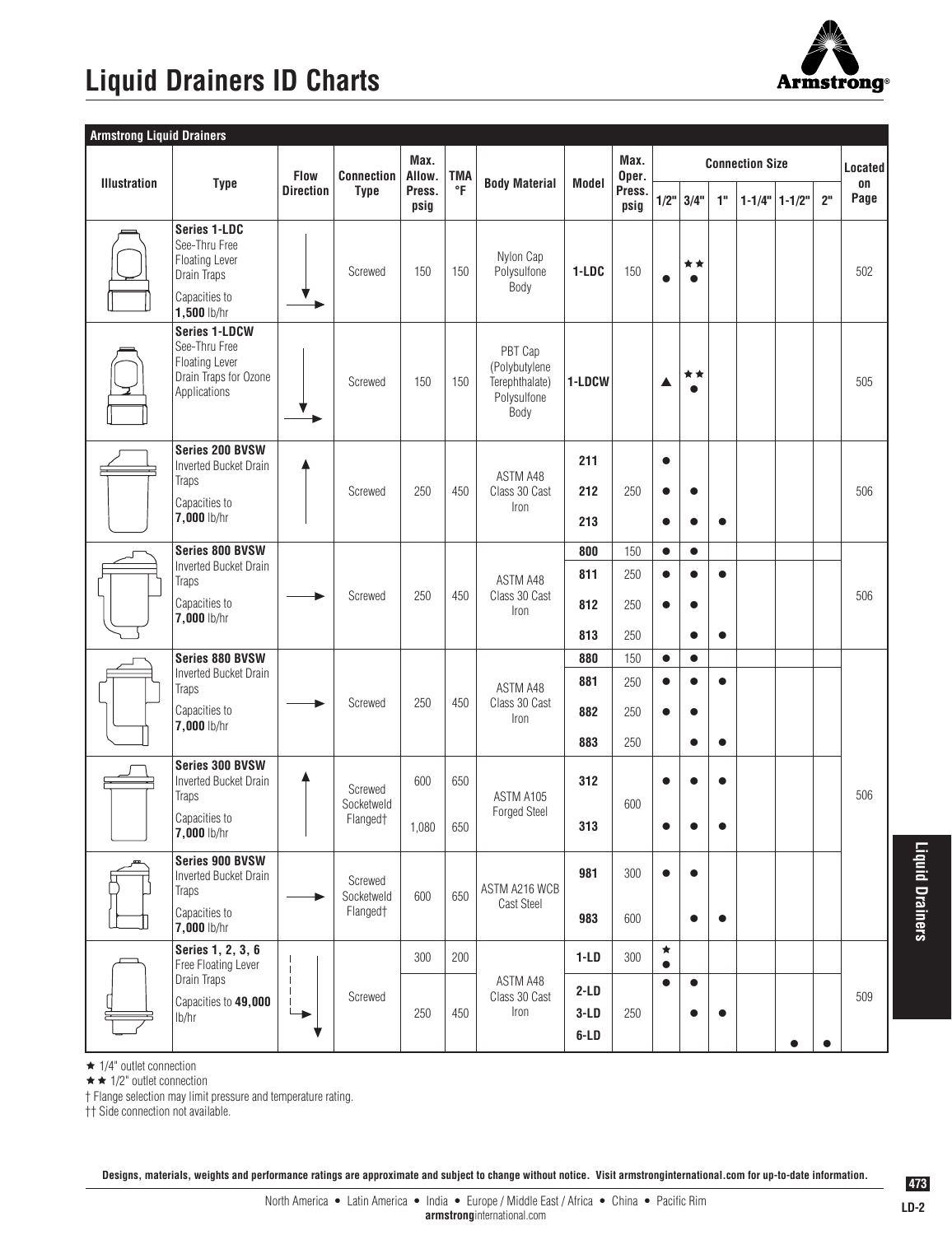## Armstrong<sup>®</sup> Liquid Drainers ID Charts

| <b>Armstrong Liquid Drainers</b> |                                                                                                          |                                 |                                   |                                  |                              |                                   |                                  |                                 |           |                 |           |            |            |                |         |
|----------------------------------|----------------------------------------------------------------------------------------------------------|---------------------------------|-----------------------------------|----------------------------------|------------------------------|-----------------------------------|----------------------------------|---------------------------------|-----------|-----------------|-----------|------------|------------|----------------|---------|
|                                  |                                                                                                          | <b>Flow</b><br><b>Direction</b> | <b>Connection</b><br><b>Type</b>  | Max.<br>Allow.<br>Press.<br>psig | <b>TMA</b><br>°F             | Body<br><b>Material</b>           | Model                            | Max.<br>Oper.<br>Press.<br>psig |           | Located         |           |            |            |                |         |
| <b>Illustration</b>              | <b>Type</b>                                                                                              |                                 |                                   |                                  |                              |                                   |                                  |                                 | 1/2"      | 3/4"            | 1"        | $1 - 1/4"$ | $1 - 1/2"$ | 2 <sup>n</sup> | on Page |
| $\mathbf{\equiv}$                | Series 11, 22, 13<br>Free Floating Lever                                                                 |                                 | Screwed<br>Socketweld             | 500 or<br>440                    | 100<br>0ľ<br>500             |                                   | 11-LD††                          | 400                             |           | **<br>$\bullet$ |           |            |            |                |         |
| 踂                                | Drain Traps                                                                                              |                                 | Screwed<br>Socketweld             | 600 or<br>475                    | 100<br>0r<br>500             | 304-L Stainless<br>Steel          | 22-LD                            | 533                             |           | $\bullet$       |           |            |            |                | 510     |
|                                  | Capacities to 9,500 lb/<br>hr                                                                            |                                 | (22 and 13)<br>Series Only)       | 570 or<br>490                    | 100<br>O <sub>1</sub><br>500 |                                   | <b>13-LD</b>                     | 570                             |           |                 | $\bullet$ |            |            |                |         |
|                                  | 180-LD/181-LD<br>Free Floating Lever<br>Drain Traps                                                      |                                 | Screwed                           | 500 or<br>440                    | 100<br>0ľ<br>500             | 304L Stainless<br>Steel           | 180-LD                           | 229                             | $\bullet$ |                 |           |            |            |                | 512     |
|                                  | Capacities to 1,100<br>lb/hr                                                                             |                                 | Socketweld                        |                                  |                              |                                   | 181-LD                           | 350                             |           | $\bullet$       |           |            |            |                |         |
|                                  | Series 30<br>Free Floating Lever<br>Drain Traps                                                          |                                 |                                   | 600 or<br>500                    | 100<br>0ľ<br>750             |                                   | 32-LD                            | 600                             | ●         | $\bullet$       | $\bullet$ |            |            |                |         |
|                                  |                                                                                                          |                                 | Screwed<br>Socketweld<br>Flanged† | 1,000 or<br>600                  | 100<br>0r<br>750             | ASTM A105<br><b>Forged Steel</b>  | 33-LD                            | 900                             |           | $\bullet$       | $\bullet$ |            |            |                | 511     |
|                                  | Capacities to 42,000<br>lb/hr                                                                            |                                 |                                   | 1,000 or<br>600                  | 100<br>0ľ<br>750             |                                   | 36-LD                            | 1,000                           |           |                 |           |            |            | $\bullet$      |         |
|                                  | Series 21<br>Fixed Pivot Drain Trap<br>Capacities to 2,700 lb/<br>hr                                     |                                 | Screwed                           | 250                              | 450                          | ASTM A48<br>Class 30 Cast<br>Iron | 21                               | 250                             | $\bullet$ | $\bullet$       |           |            |            |                |         |
|                                  | <b>Series 21-312</b><br><b>Fixed Pivot Drain Traps</b>                                                   |                                 | Screwed                           | 600 or                           | 100                          | ASTM A105                         | 21-312                           | 74                              | $\bullet$ | $\bullet$       | $\bullet$ |            |            |                |         |
|                                  | Capacities to 3,900 lb/<br>hr                                                                            |                                 | Socketweld<br>Flanged†            | 500                              | 0ľ<br>750                    | Forged Steel                      | 21-312V                          | 600                             | ●         | $\bullet$       | $\bullet$ |            |            |                |         |
| $\mathbf{u}$<br>1Л<br>- N        | Series 71-A<br>Snap Action Drain Trap                                                                    |                                 |                                   |                                  |                              | ASTM A48<br>Class 30 Cast<br>Iron |                                  |                                 |           |                 |           |            |            |                | 514     |
| π                                | Capacities to 1,950 lb/<br>hr                                                                            |                                 | Screwed                           | 250                              | 450                          |                                   | $71-A$                           | 250                             |           | $\bullet$       |           |            |            |                |         |
|                                  | <b>Series 71-315</b><br>Snap Action Drain Trap                                                           |                                 | Screwed                           |                                  | 100                          |                                   |                                  |                                 |           |                 |           |            |            |                |         |
| П                                | Capacities to 1,950 lb/<br>hr                                                                            |                                 | Socketweld<br>Flanged†            | 1,000 or<br>600                  | 0ľ<br>750                    | ASTM A105<br><b>Forged Steel</b>  | $71 - 315$                       | 1,000                           |           | $\bullet$       |           |            |            |                |         |
|                                  | Series 2300<br>High Leverage Spring-<br>Loaded Float Type Drain<br>Trap<br>Capacities to 14,500<br>lb/hr |                                 | Screwed<br>Socketweld<br>Flanged† | 1,000 or<br>600                  | 100<br>0ľ<br>750             | ASTM A105<br><b>Forged Steel</b>  | 2313-HLS<br>2315-HLS<br>2316-HLS | 1,000                           |           | $\bullet$       | ٠         |            |            | $\bullet$      | 516     |

† Flange selection may limit pressure and temperature rating.

**Designs, materials, weights and performance ratings are approximate and subject to change without notice. Visit armstronginternational.com for up-to-date information.**